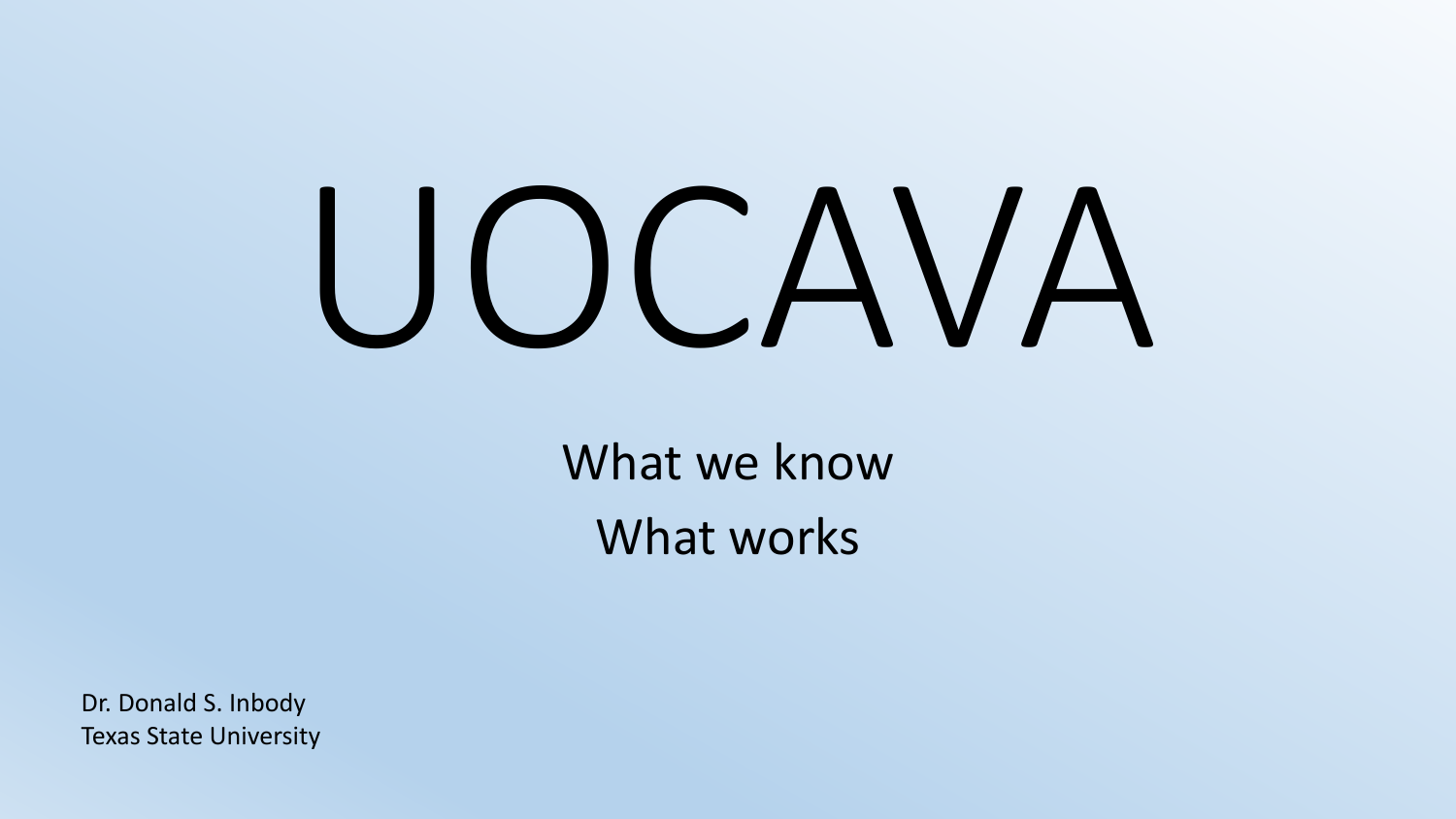# The Main Problem

Returning a marked ballot to the local election official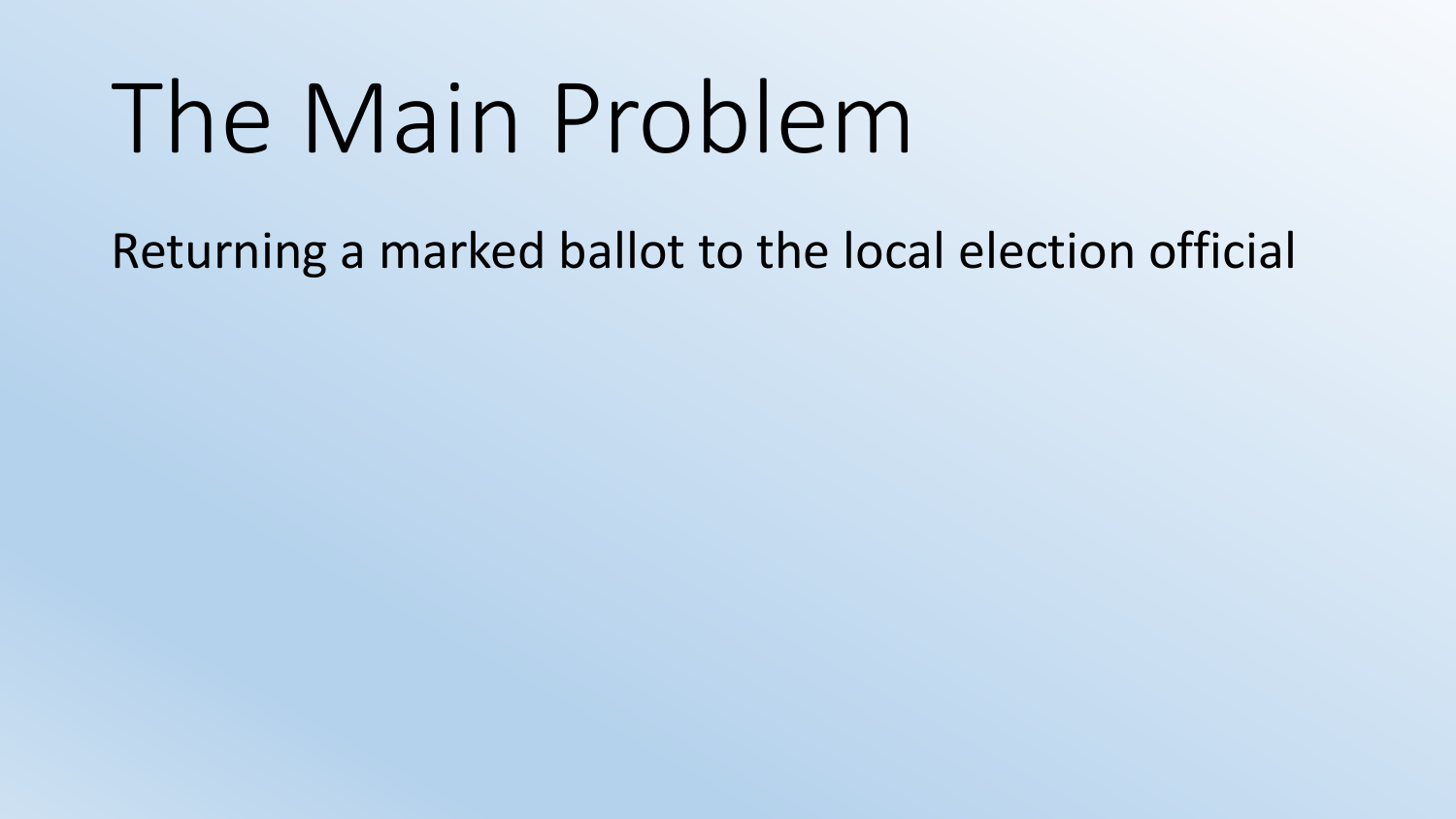# The Main Problem

Returning a marked ballot to the local election official

and…

Very low overseas voter turnout rate Civilian Overseas -  $\sim$  12.1 % (4.9 million overseas) Military Overseas - ~ 19 % (571,000 overseas)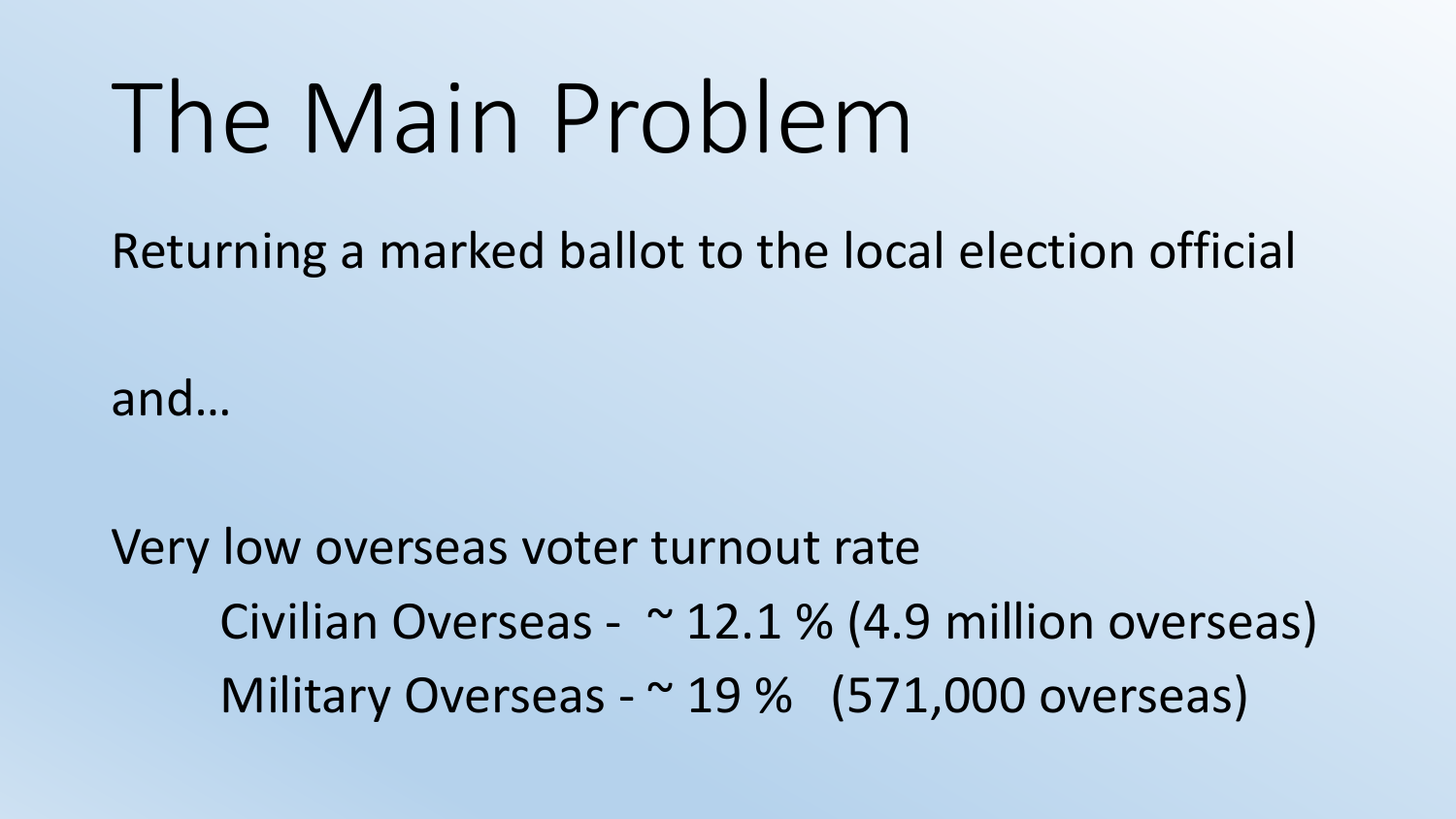#### What can we solve statutorily?

The overseas and military absentee balloting process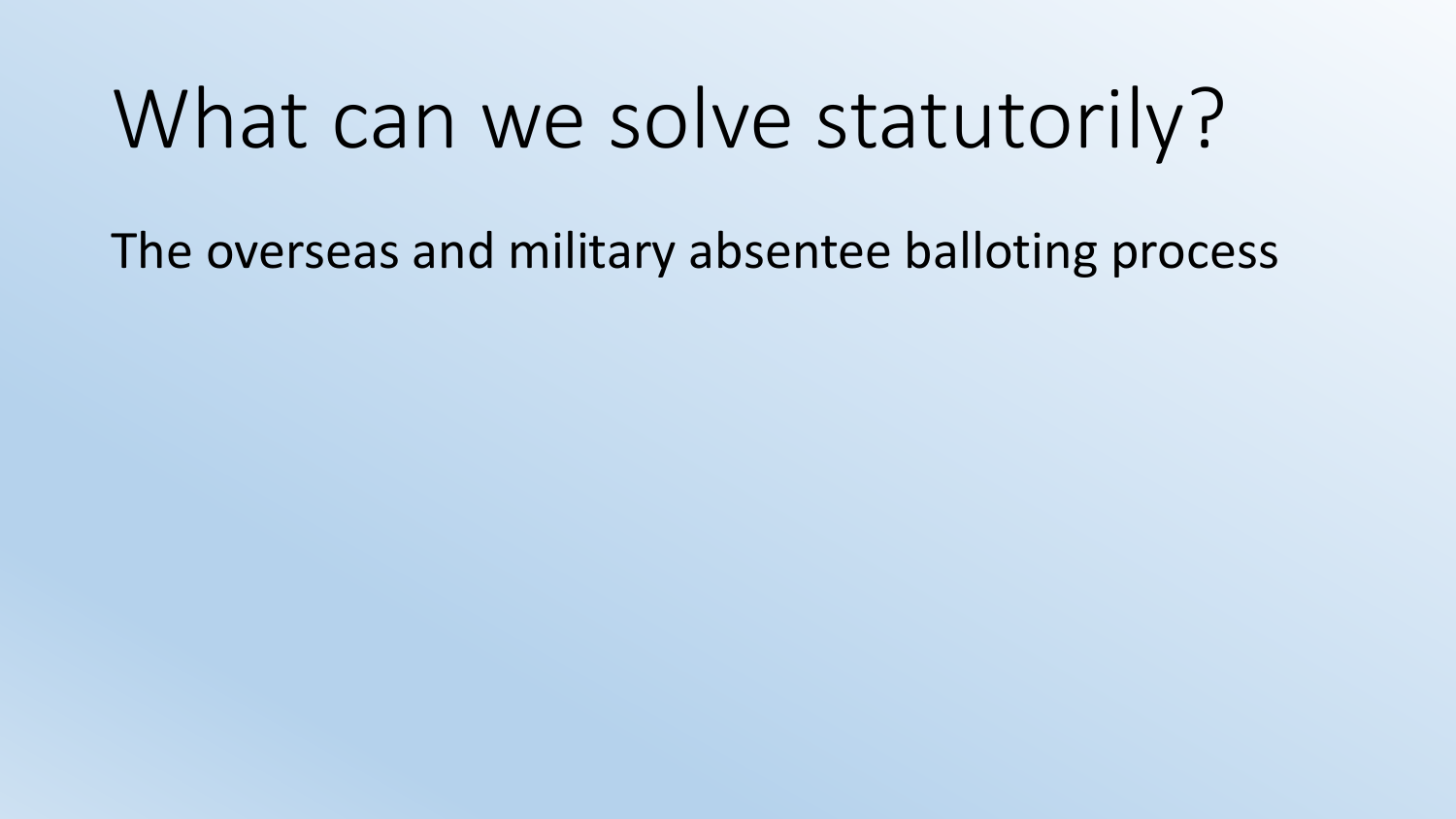#### What can we solve statutorily?

The overseas and military absentee balloting process

We can't fix the turnout rate, but... We can minimize the hurdles and barriers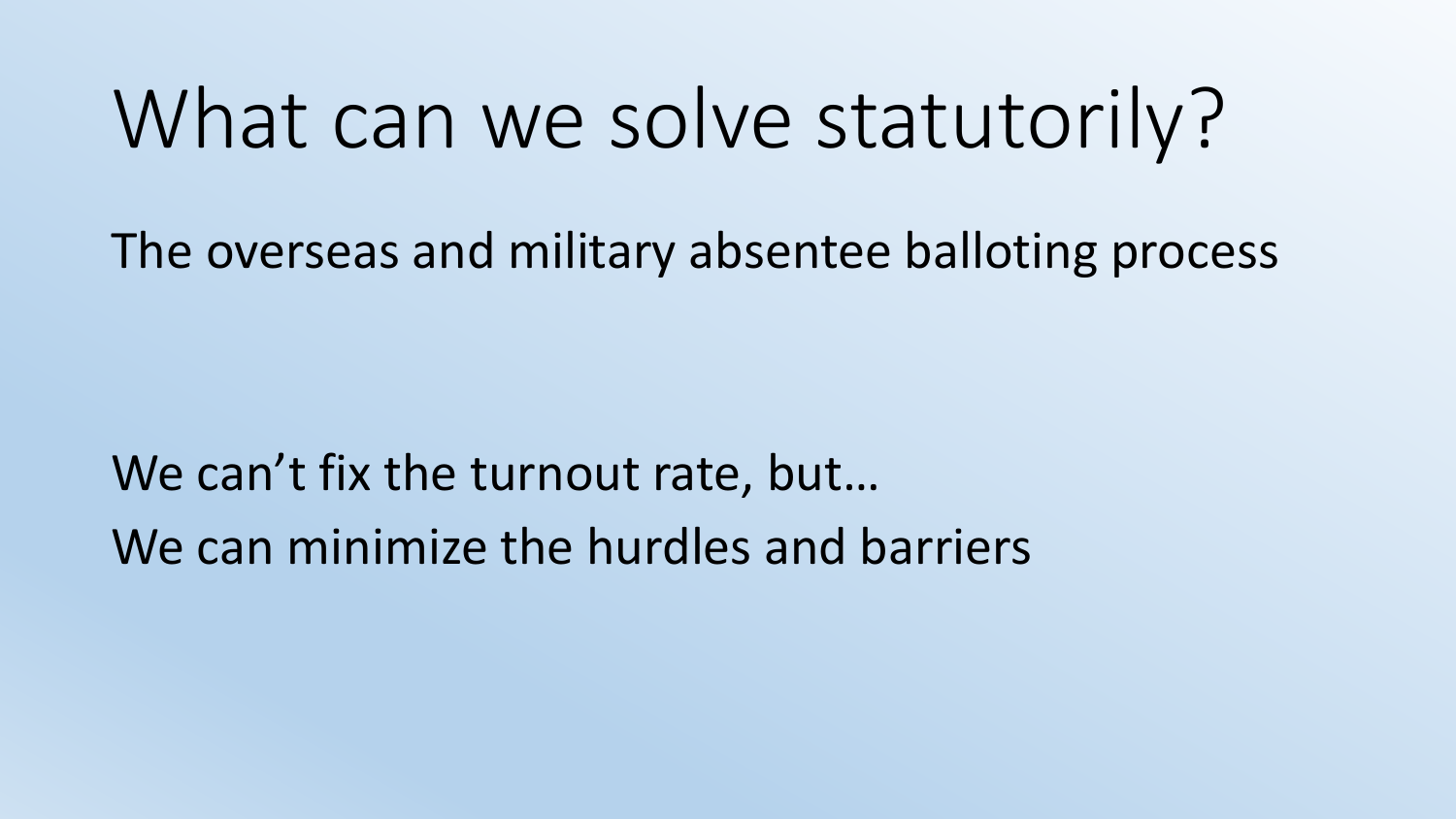# The Main Problem

#### UOCAVA ballot return rate:

|                   | 2008 | 2012        |
|-------------------|------|-------------|
| Overall           | 69 % | 74 %        |
| Civilian overseas | 70 % | $\sim$ 75 % |
| Military          | 67 % | $\sim$ 72 % |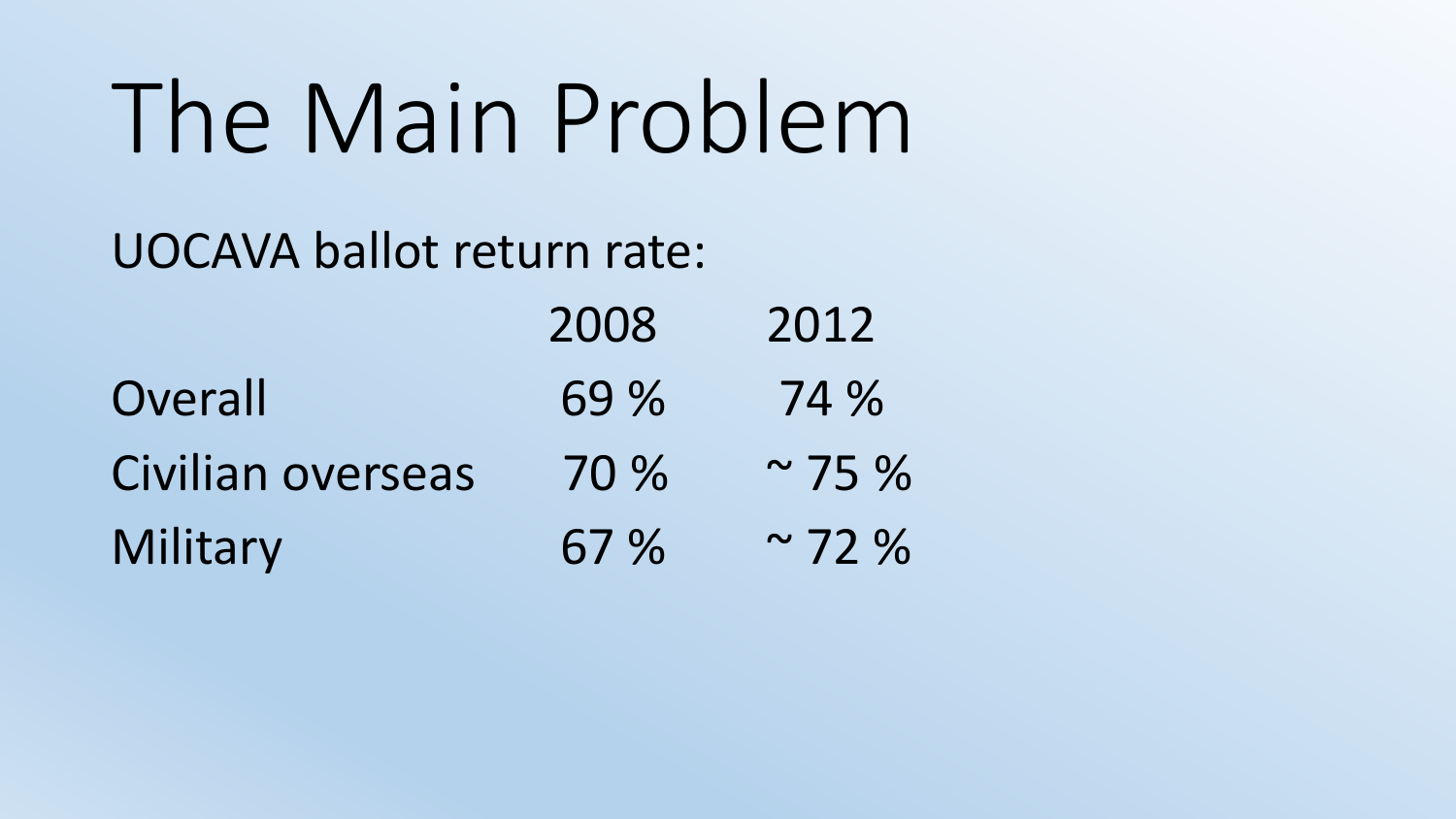#### • 1/3 of mailed UOCAVA ballots are returned undeliverable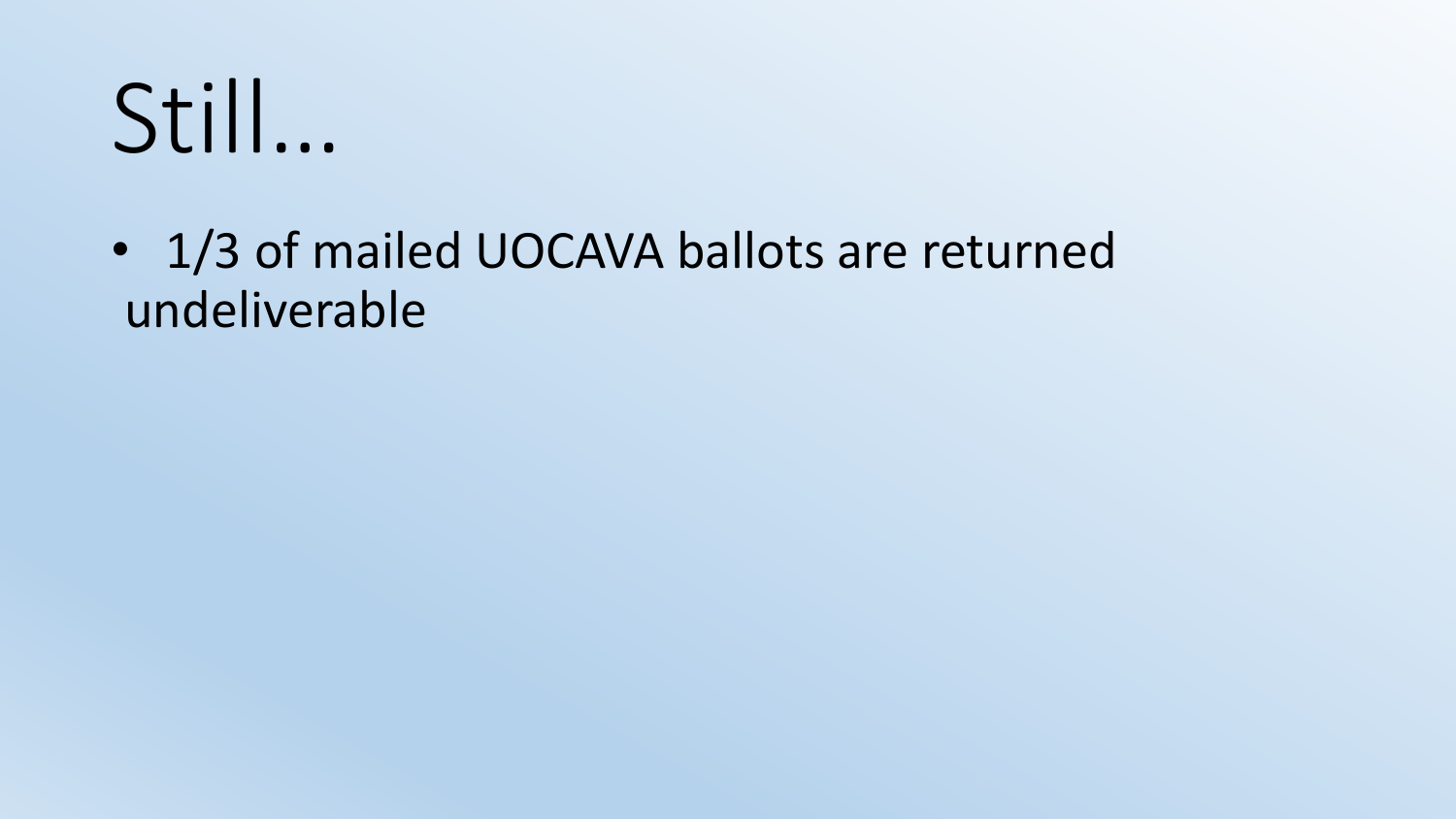- 1/3 of mailed UOCAVA ballots are returned undeliverable
- 22 % missing or late ballot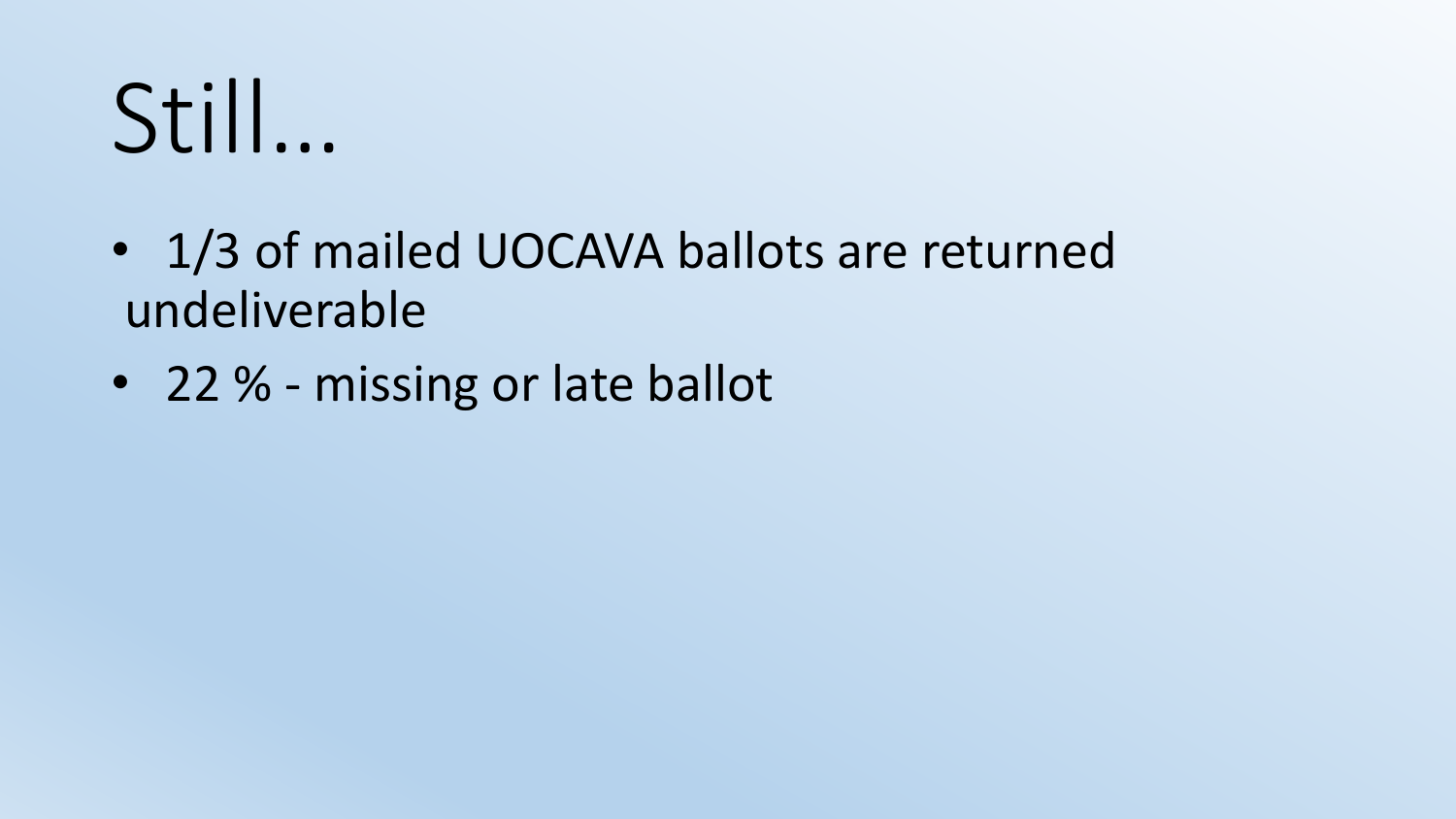- 1/3 of mailed UOCAVA ballots are returned undeliverable
- 22 % missing or late ballot
- 1/3 of rejected UOCAVA ballots were not counted because they were late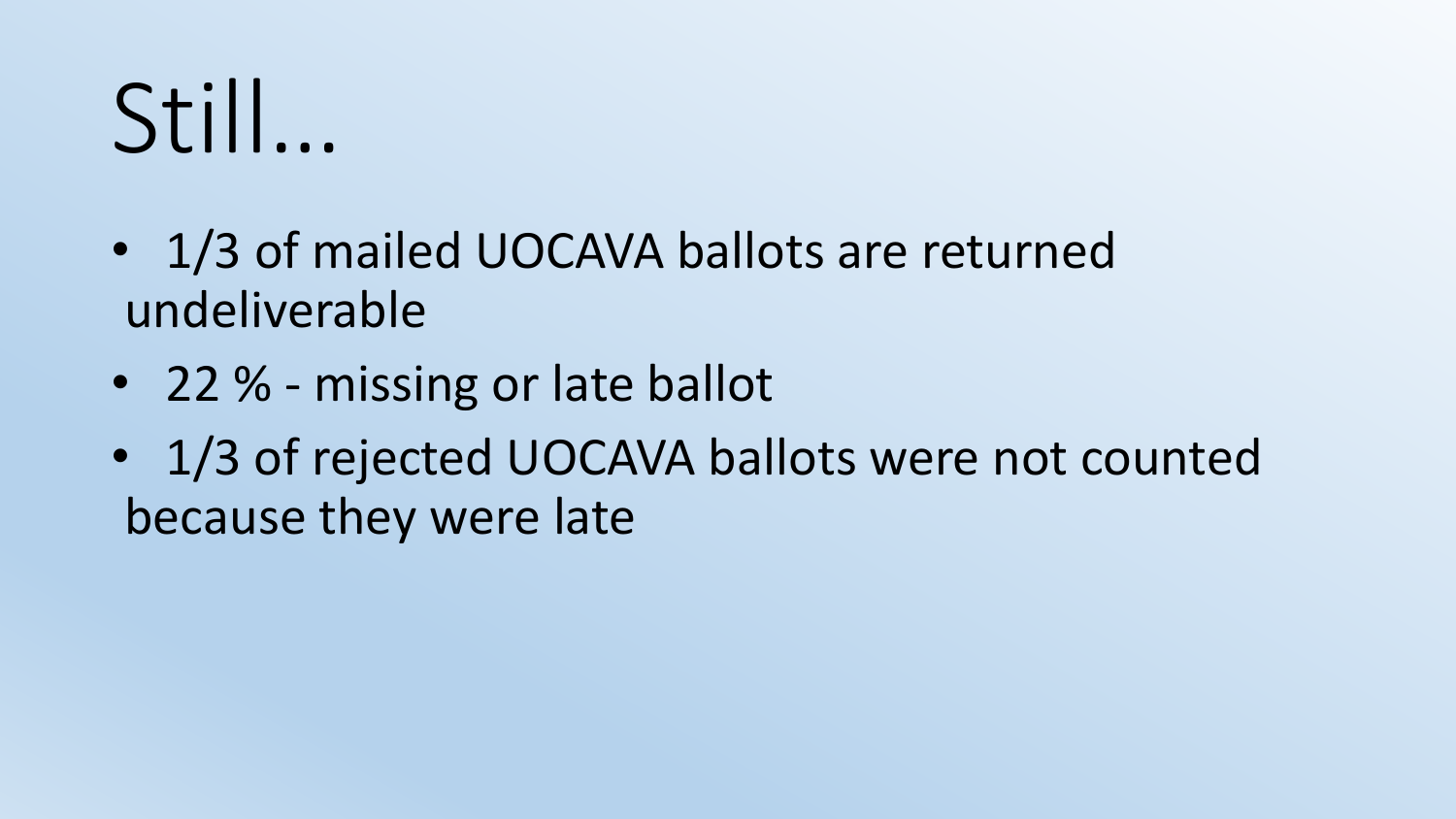- 1/3 of mailed UOCAVA ballots are returned undeliverable
- 22 % missing or late ballot
- 1/3 of rejected UOCAVA ballots were not counted because they were late
- FWAB confusion 1/3 of FWABs are rejected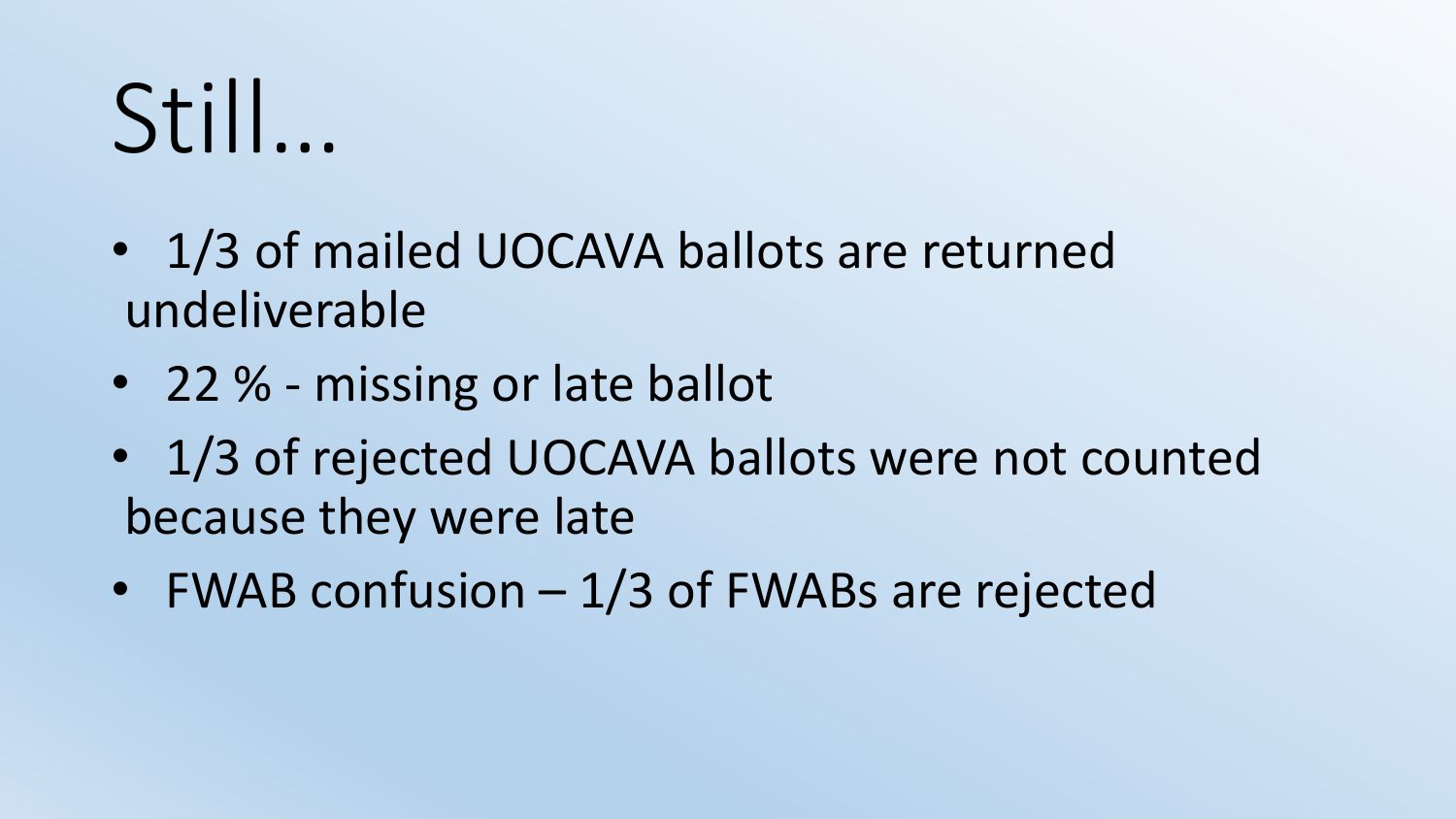# *Voting Process Overview*



Graphic used by permission of Overseas Vote Foundation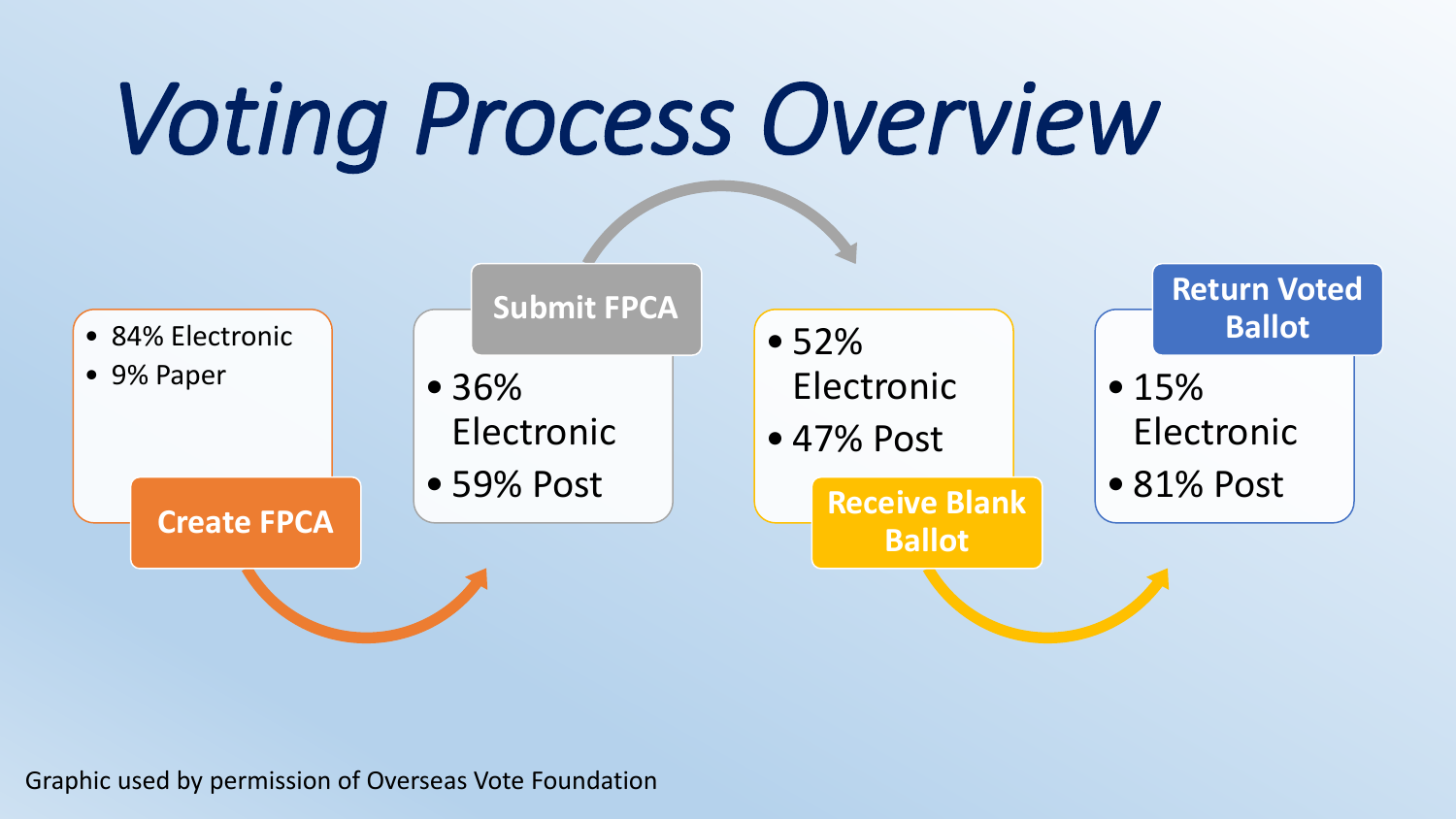# What we know

- Return of UOCAVA ballots is up this year
	- likely due to experience and education
- *Electronic blank ballot instructions are confusing*
	- *"Ph.D. in origami"*
- •*Wide variation in state election laws are confusing*
	- *Deadline for received ballot (E + 0, E+ 5, E+10)*
	- *FWAB acceptance (FPCA)*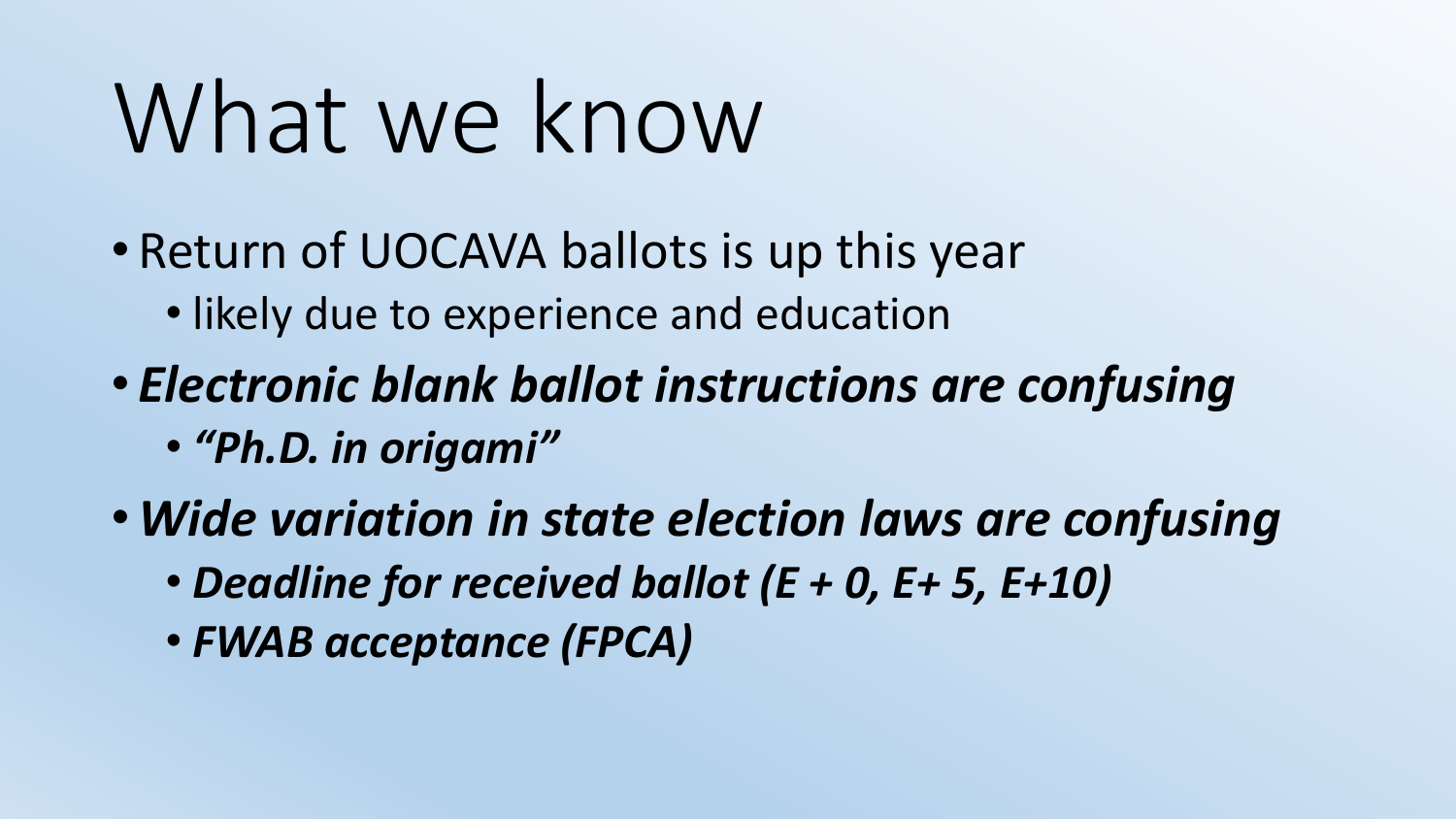## Recommendations

- Electronic ballot delivery and mail tracking
- Extended ballot receipt time
- Electronic ballot return
- FWAB as dual-purpose document
- Extended ballot pre-processing time
- Flexibility for local election officials
- Proxy administration (in limited cases)
- Overseas and military voter education (FVAP & States)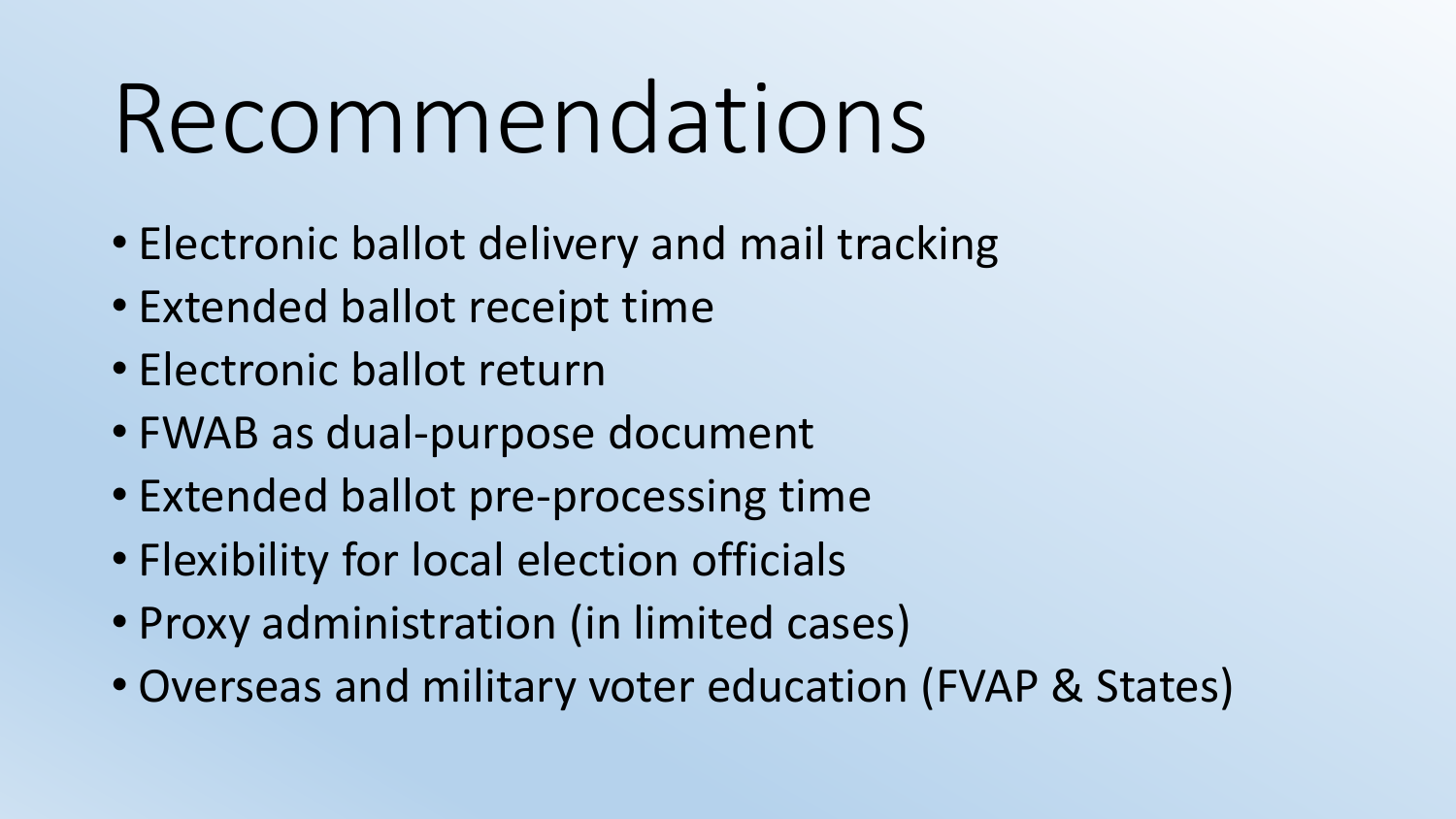## Data Collection

- •Differentiate between overseas and domestic military
- Post-election survey validation study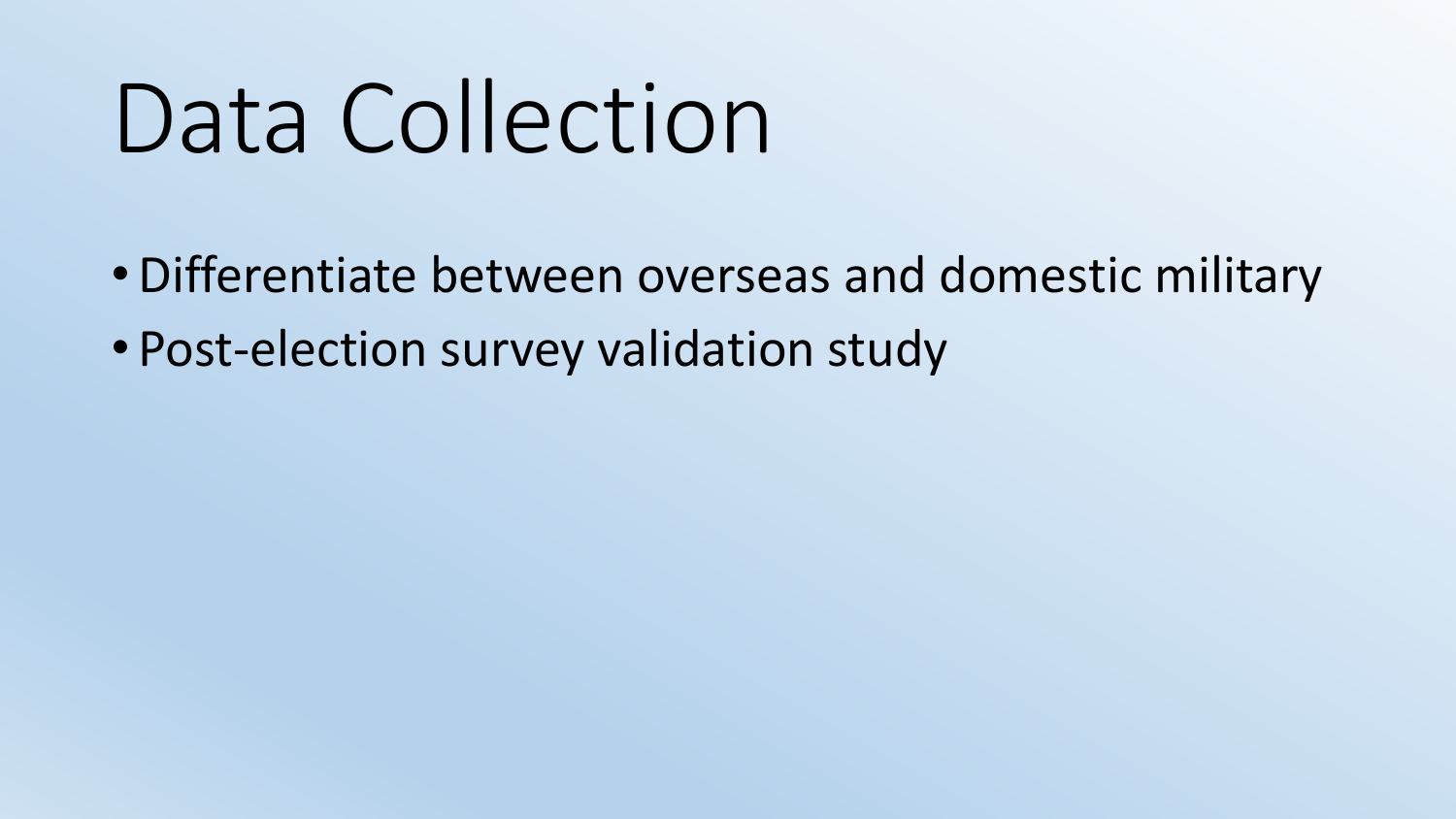# UOCAVA

Dr. Donald S. Inbody Texas State University